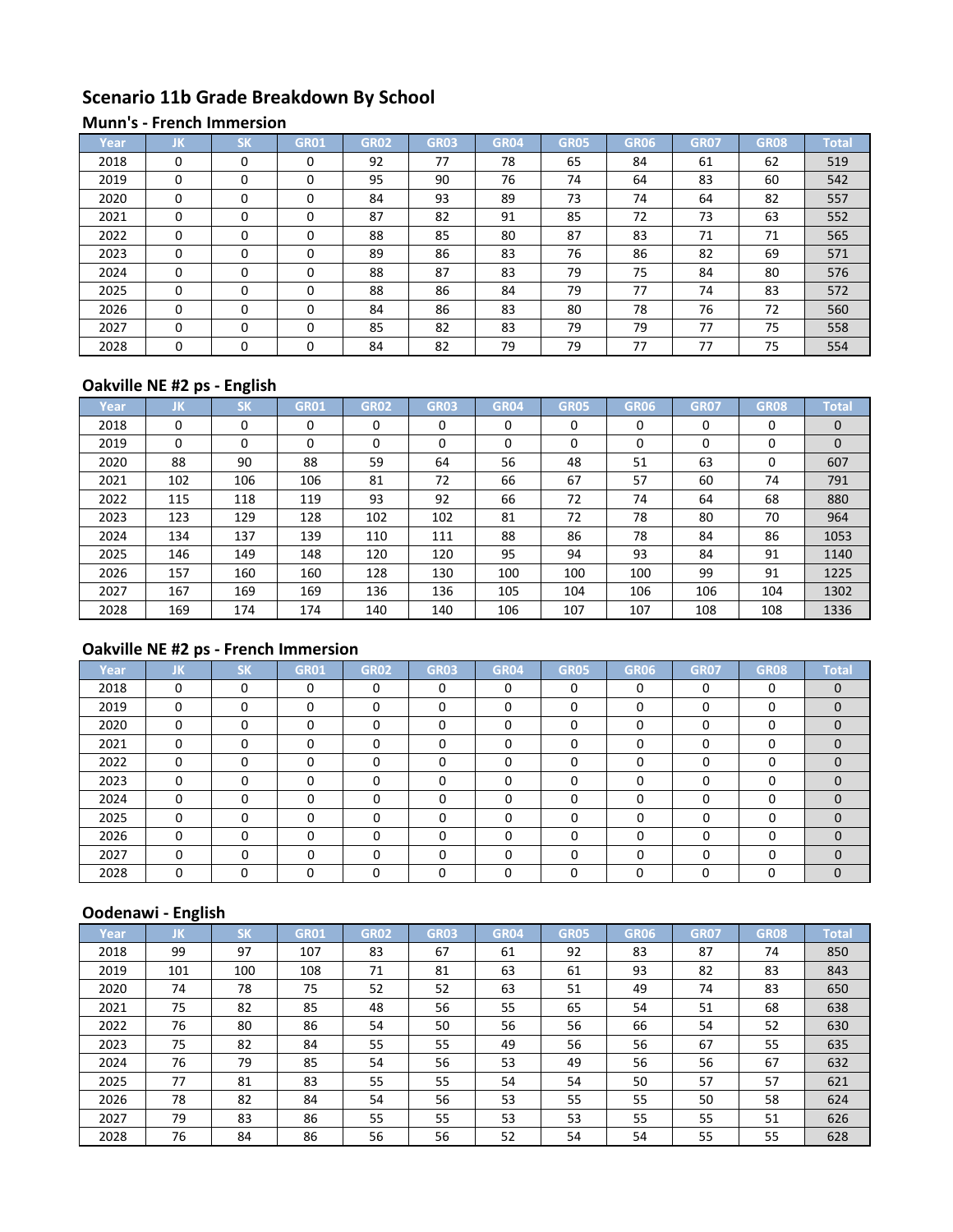#### **Oodenawi - French Immersion**

| Year | JK       | <b>SK</b> | <b>GR01</b> | <b>GR02</b> | <b>GR03</b> | <b>GR04</b> | <b>GR05</b> | GR06 | <b>GR07</b> | <b>GR08</b> | Total |
|------|----------|-----------|-------------|-------------|-------------|-------------|-------------|------|-------------|-------------|-------|
| 2018 | 0        | 0         | 0           | 60          | 46          | 48          | 44          | 37   | 29          | 31          | 295   |
| 2019 | $\Omega$ | $\Omega$  |             | 48          | 54          | 46          | 45          | 44   | 36          | 30          | 303   |
| 2020 | $\Omega$ | $\Omega$  |             | 41          | 30          | 29          | 31          | 24   | 45          | 39          | 237   |
| 2021 | $\Omega$ | $\Omega$  |             | 35          | 37          | 28          | 23          | 25   | 17          | 45          | 211   |
| 2022 | $\Omega$ | $\Omega$  |             | 37          | 31          | 34          | 26          | 22   | 23          | 13          | 187   |
| 2023 | $\Omega$ | $\Omega$  | 0           | 37          | 33          | 29          | 32          | 25   | 20          | 22          | 198   |
| 2024 | $\Omega$ | $\Omega$  | 0           | 35          | 33          | 31          | 28          | 31   | 23          | 19          | 199   |
| 2025 | 0        | $\Omega$  | $\Omega$    | 35          | 31          | 30          | 29          | 26   | 29          | 22          | 203   |
| 2026 | $\Omega$ | $\Omega$  | $\Omega$    | 33          | 31          | 29          | 29          | 28   | 25          | 27          | 201   |
| 2027 | $\Omega$ | $\Omega$  | $\Omega$    | 34          | 30          | 29          | 27          | 27   | 26          | 23          | 195   |
| 2028 | $\Omega$ | $\Omega$  |             | 34          | 30          | 27          | 27          | 26   | 25          | 25          | 193   |

## **Post's Corners - English**

| Year | IJΚ. | <b>SK</b> | <b>GR01</b> | GR <sub>02</sub> | <b>GR03</b> | GR04 | <b>GR05</b> | GR06 | <b>GR07</b> | <b>GR08</b> | <b>Total</b> |
|------|------|-----------|-------------|------------------|-------------|------|-------------|------|-------------|-------------|--------------|
| 2018 | 71   | 78        | 77          | 48               | 56          | 56   | 62          | 70   | 71          | 61          | 650          |
| 2019 | 75   | 78        | 78          | 60               | 49          | 59   | 56          | 66   | 77          | 70          | 669          |
| 2020 | 76   | 84        | 80          | 62               | 63          | 52   | 59          | 57   | 72          | 72          | 677          |
| 2021 | 78   | 85        | 85          | 64               | 65          | 66   | 53          | 61   | 63          | 67          | 687          |
| 2022 | 79   | 87        | 87          | 68               | 66          | 67   | 66          | 55   | 67          | 58          | 699          |
| 2023 | 76   | 88        | 87          | 68               | 69          | 68   | 67          | 68   | 60          | 61          | 712          |
| 2024 | 78   | 85        | 88          | 70               | 71          | 72   | 68          | 69   | 73          | 55          | 727          |
| 2025 | 79   | 86        | 86          | 71               | 72          | 72   | 72          | 70   | 74          | 68          | 748          |
| 2026 | 80   | 88        | 87          | 69               | 73          | 73   | 73          | 74   | 75          | 69          | 761          |
| 2027 | 82   | 89        | 89          | 70               | 71          | 74   | 74          | 75   | 80          | 71          | 775          |
| 2028 | 81   | 91        | 91          | 72               | 73          | 72   | 75          | 76   | 81          | 75          | 786          |

## **River Oaks - English**

| Year | JK  | <b>SK</b> | <b>GR01</b> | <b>GR02</b> | <b>GR03</b> | <b>GR04</b> | <b>GR05</b> | GR06 | <b>GR07</b> | <b>GR08</b> | <b>Total</b> |
|------|-----|-----------|-------------|-------------|-------------|-------------|-------------|------|-------------|-------------|--------------|
| 2018 | 86  | 85        | 85          | 65          | 65          | 70          | 87          | 88   | 89          | 95          | 815          |
| 2019 | 85  | 89        | 79          | 50          | 64          | 64          | 65          | 86   | 89          | 86          | 753          |
| 2020 | 76  | 79        | 76          | 49          | 50          | 60          | 59          | 59   | 84          | 112         | 703          |
| 2021 | 79  | 83        | 79          | 53          | 52          | 47          | 57          | 61   | 64          | 84          | 658          |
| 2022 | 84  | 87        | 85          | 57          | 58          | 52          | 49          | 61   | 66          | 65          | 663          |
| 2023 | 85  | 92        | 89          | 61          | 61          | 55          | 52          | 52   | 66          | 67          | 680          |
| 2024 | 92  | 95        | 96          | 66          | 67          | 58          | 57          | 56   | 58          | 68          | 715          |
| 2025 | 101 | 103       | 100         | 73          | 73          | 63          | 61          | 62   | 63          | 61          | 760          |
| 2026 | 108 | 111       | 107         | 77          | 79          | 66          | 65          | 65   | 68          | 65          | 812          |
| 2027 | 113 | 116       | 112         | 81          | 81          | 69          | 67          | 68   | 70          | 69          | 846          |
| 2028 | 114 | 120       | 116         | 84          | 84          | 69          | 69          | 69   | 72          | 70          | 869          |

## **Sunningdale - French Immersion**

| Year | JΚ       | <b>SK</b> | <b>GR01</b> | <b>GR02</b> | <b>GR03</b> | <b>GR04</b> | <b>GR05</b> | GR <sub>06</sub> | <b>GR07</b> | <b>GR08</b> | <b>Total</b> |
|------|----------|-----------|-------------|-------------|-------------|-------------|-------------|------------------|-------------|-------------|--------------|
| 2018 | $\Omega$ | $\Omega$  | $\Omega$    | 71          | 81          | 80          | 81          | 72               | 57          | 71          | 513          |
| 2019 | 0        | 0         | 0           | 70          | 70          | 79          | 78          | 79               | 71          | 56          | 503          |
| 2020 | 0        | 0         | 0           | 92          | 96          | 97          | 93          | 101              | 77          | 69          | 625          |
| 2021 | $\Omega$ | $\Omega$  | $\Omega$    | 104         | 92          | 94          | 97          | 93               | 101         | 76          | 656          |
| 2022 | $\Omega$ | $\Omega$  | 0           | 106         | 103         | 90          | 93          | 96               | 92          | 102         | 683          |
| 2023 | $\Omega$ | $\Omega$  |             | 111         | 105         | 99          | 89          | 93               | 96          | 92          | 685          |
| 2024 | $\Omega$ | $\Omega$  | 0           | 114         | 111         | 100         | 99          | 89               | 93          | 95          | 700          |
| 2025 | $\Omega$ | $\Omega$  | $\Omega$    | 117         | 113         | 105         | 100         | 99               | 90          | 93          | 716          |
| 2026 | $\Omega$ | $\Omega$  | 0           | 115         | 116         | 107         | 105         | 100              | 99          | 90          | 732          |
| 2027 | $\Omega$ | $\Omega$  | 0           | 118         | 115         | 109         | 107         | 105              | 100         | 98          | 750          |
| 2028 | $\Omega$ | 0         |             | 119         | 116         | 106         | 108         | 106              | 104         | 99          | 757          |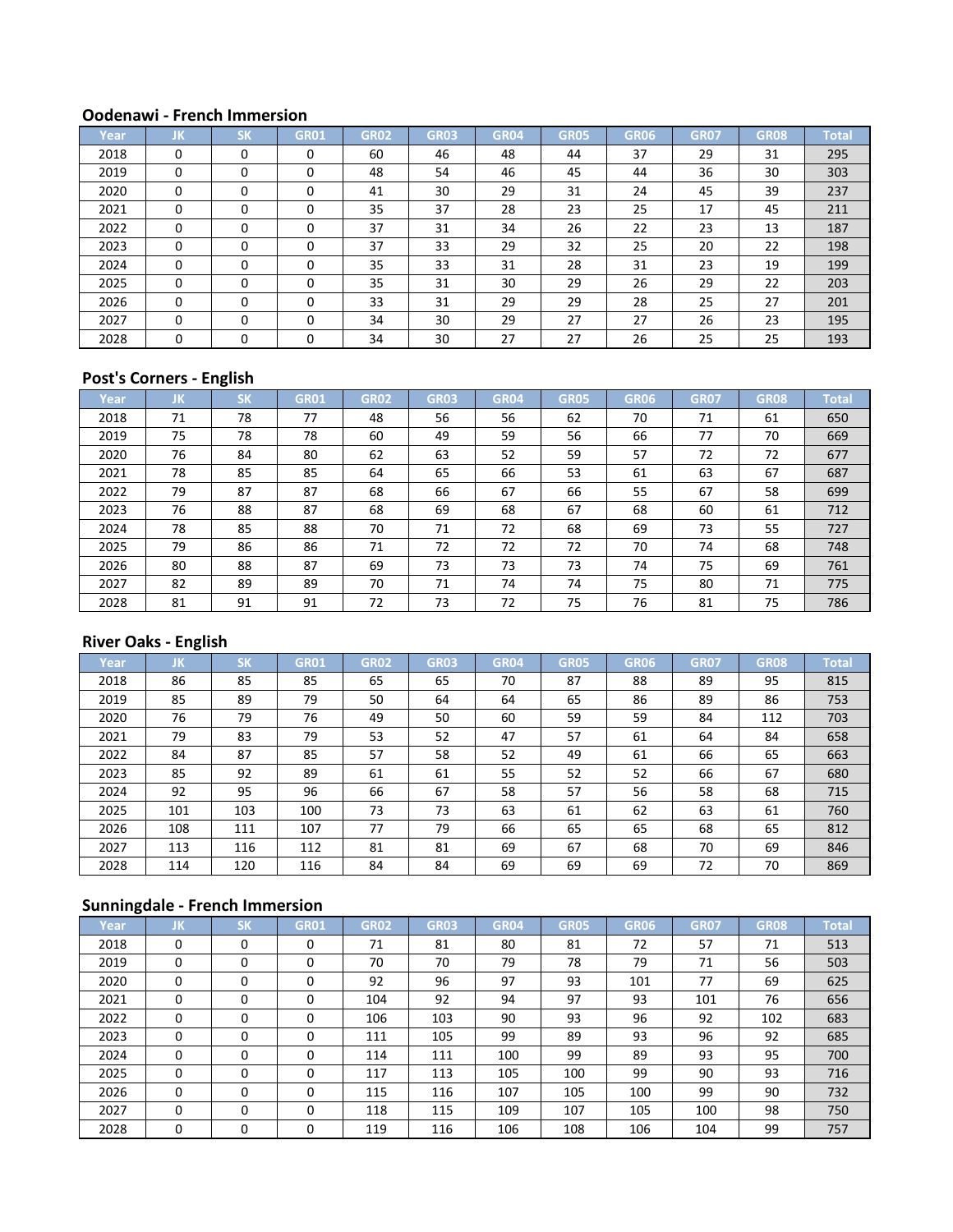# **Scenario 16 Grade Breakdown By School**

#### **Munn's - French Immersion**

| Year | JK       | <b>SK</b> | GR01     | <b>GR02</b> | <b>GR03</b> | <b>GR04</b> | <b>GR05</b> | GR <sub>06</sub> | <b>GR07</b> | <b>GR08</b> | <b>Total</b> |
|------|----------|-----------|----------|-------------|-------------|-------------|-------------|------------------|-------------|-------------|--------------|
| 2018 | $\Omega$ | $\Omega$  | 0        | 92          | 77          | 78          | 65          | 84               | 61          | 62          | 519          |
| 2019 | $\Omega$ | $\Omega$  | $\Omega$ | 95          | 90          | 75          | 74          | 64               | 83          | 60          | 541          |
| 2020 | $\Omega$ | $\Omega$  | 0        | 84          | 93          | 89          | 73          | 74               | 64          | 82          | 557          |
| 2021 | $\Omega$ | $\Omega$  | 0        | 87          | 82          | 91          | 85          | 72               | 73          | 63          | 552          |
| 2022 | $\Omega$ | $\Omega$  | $\Omega$ | 88          | 85          | 80          | 87          | 83               | 71          | 71          | 565          |
| 2023 | $\Omega$ | $\Omega$  | 0        | 89          | 86          | 83          | 76          | 86               | 82          | 69          | 571          |
| 2024 | $\Omega$ | $\Omega$  | 0        | 88          | 87          | 83          | 79          | 75               | 84          | 80          | 576          |
| 2025 | $\Omega$ | $\Omega$  | $\Omega$ | 88          | 86          | 84          | 79          | 77               | 74          | 83          | 572          |
| 2026 | $\Omega$ | $\Omega$  | $\Omega$ | 84          | 86          | 83          | 80          | 78               | 76          | 72          | 560          |
| 2027 | $\Omega$ | $\Omega$  | 0        | 85          | 82          | 83          | 79          | 79               | 77          | 75          | 558          |
| 2028 | $\Omega$ | $\Omega$  | $\Omega$ | 84          | 82          | 79          | 79          | 77               | 77          | 75          | 554          |

## **Oakville NE #2 ps - English**

| Year | IJΚ      | <b>SK</b> | <b>GR01</b> | <b>GR02</b> | <b>GR03</b> | <b>GR04</b> | <b>GR05</b> | GR06 | <b>GR07</b> | <b>GR08</b> | <b>Total</b> |
|------|----------|-----------|-------------|-------------|-------------|-------------|-------------|------|-------------|-------------|--------------|
| 2018 | $\Omega$ | 0         |             | 0           | 0           | 0           | $\Omega$    | 0    | 0           | 0           | $\mathbf{0}$ |
| 2019 | $\Omega$ | 0         | 0           | 0           | $\Omega$    | $\Omega$    | $\Omega$    | 0    | 0           | 0           | $\mathbf{0}$ |
| 2020 | 99       | 102       | 99          | 62          | 68          | 66          | 55          | 61   | 75          | 0           | 687          |
| 2021 | 112      | 116       | 115         | 85          | 74          | 73          | 81          | 67   | 75          | 85          | 883          |
| 2022 | 122      | 125       | 126         | 95          | 94          | 67          | 75          | 83   | 71          | 78          | 934          |
| 2023 | 130      | 137       | 136         | 105         | 105         | 84          | 73          | 82   | 89          | 78          | 1017         |
| 2024 | 141      | 145       | 147         | 113         | 114         | 92          | 89          | 79   | 88          | 96          | 1103         |
| 2025 | 154      | 157       | 157         | 124         | 124         | 99          | 98          | 96   | 86          | 95          | 1191         |
| 2026 | 166      | 169       | 168         | 132         | 134         | 105         | 104         | 104  | 103         | 93          | 1277         |
| 2027 | 176      | 179       | 178         | 140         | 140         | 110         | 109         | 110  | 110         | 109         | 1360         |
| 2028 | 178      | 184       | 183         | 144         | 144         | 111         | 112         | 112  | 113         | 113         | 1393         |

## **Oakville NE #2 ps - French Immersion**

| Year | JK       | <b>SK</b> | <b>GR01</b> | <b>GR02</b> | <b>GR03</b> | <b>GR04</b> | <b>GR05</b> | GR06 | <b>GR07</b> | <b>GR08</b> | <b>Total</b> |
|------|----------|-----------|-------------|-------------|-------------|-------------|-------------|------|-------------|-------------|--------------|
| 2018 | 0        | $\Omega$  | $\Omega$    | $\Omega$    | $\Omega$    | $\Omega$    | $\Omega$    | 0    | $\Omega$    | $\Omega$    | $\Omega$     |
| 2019 | 0        | 0         | 0           | 0           | 0           | 0           | $\Omega$    |      | 0           | 0           | $\Omega$     |
| 2020 | 0        | 0         | $\Omega$    | $\Omega$    | 0           | $\Omega$    | $\Omega$    |      | 0           | 0           | $\Omega$     |
| 2021 | 0        | 0         | O           | 0           | O           | $\Omega$    | $\Omega$    |      | $\Omega$    | 0           | $\Omega$     |
| 2022 | $\Omega$ | 0         | U           | O           | ŋ           | $\Omega$    | $\Omega$    |      | $\Omega$    | 0           |              |
| 2023 | $\Omega$ | $\Omega$  | O           | 0           | O           | $\Omega$    | $\Omega$    |      | $\Omega$    | 0           |              |
| 2024 | $\Omega$ | $\Omega$  | $\Omega$    | U           | n           | $\Omega$    | $\Omega$    |      | $\Omega$    | 0           | $\Omega$     |
| 2025 | $\Omega$ | 0         | $\Omega$    | 0           | O           | $\Omega$    | O           |      | 0           | 0           | $\Omega$     |
| 2026 | 0        | 0         |             | n           | ŋ           | $\Omega$    | $\Omega$    | ◠    | 0           | 0           | $\Omega$     |
| 2027 | $\Omega$ | 0         | 0           | n           | ŋ           | $\Omega$    | $\Omega$    |      | $\Omega$    | 0           | $\Omega$     |
| 2028 | 0        | 0         | O           |             |             | O           | 0           |      | 0           | 0           | $\Omega$     |

## **Oodenawi - English**

| Year | JΚ  | <b>SK</b> | <b>GR01</b> | <b>GR02</b> | <b>GR03</b> | <b>GR04</b> | <b>GR05</b> | <b>GR06</b> | <b>GR07</b> | <b>GR08</b> | <b>Total</b> |
|------|-----|-----------|-------------|-------------|-------------|-------------|-------------|-------------|-------------|-------------|--------------|
| 2018 | 99  | 97        | 107         | 83          | 67          | 61          | 92          | 83          | 87          | 74          | 850          |
| 2019 | 101 | 100       | 108         | 71          | 81          | 63          | 61          | 93          | 82          | 83          | 843          |
| 2020 | 86  | 90        | 87          | 67          | 65          | 71          | 59          | 59          | 75          | 96          | 756          |
| 2021 | 92  | 99        | 101         | 63          | 74          | 63          | 70          | 60          | 58          | 77          | 757          |
| 2022 | 98  | 102       | 108         | 72          | 68          | 73          | 68          | 77          | 65          | 65          | 797          |
| 2023 | 99  | 105       | 108         | 75          | 75          | 63          | 75          | 71          | 79          | 67          | 818          |
| 2024 | 102 | 105       | 111         | 76          | 78          | 69          | 65          | 76          | 72          | 81          | 834          |
| 2025 | 104 | 108       | 110         | 78          | 78          | 70          | 70          | 66          | 77          | 73          | 835          |
| 2026 | 106 | 109       | 112         | 78          | 80          | 69          | 71          | 71          | 67          | 78          | 842          |
| 2027 | 107 | 111       | 113         | 79          | 79          | 71          | 70          | 72          | 72          | 68          | 843          |
| 2028 | 104 | 111       | 113         | 79          | 79          | 70          | 70          | 70          | 72          | 72          | 840          |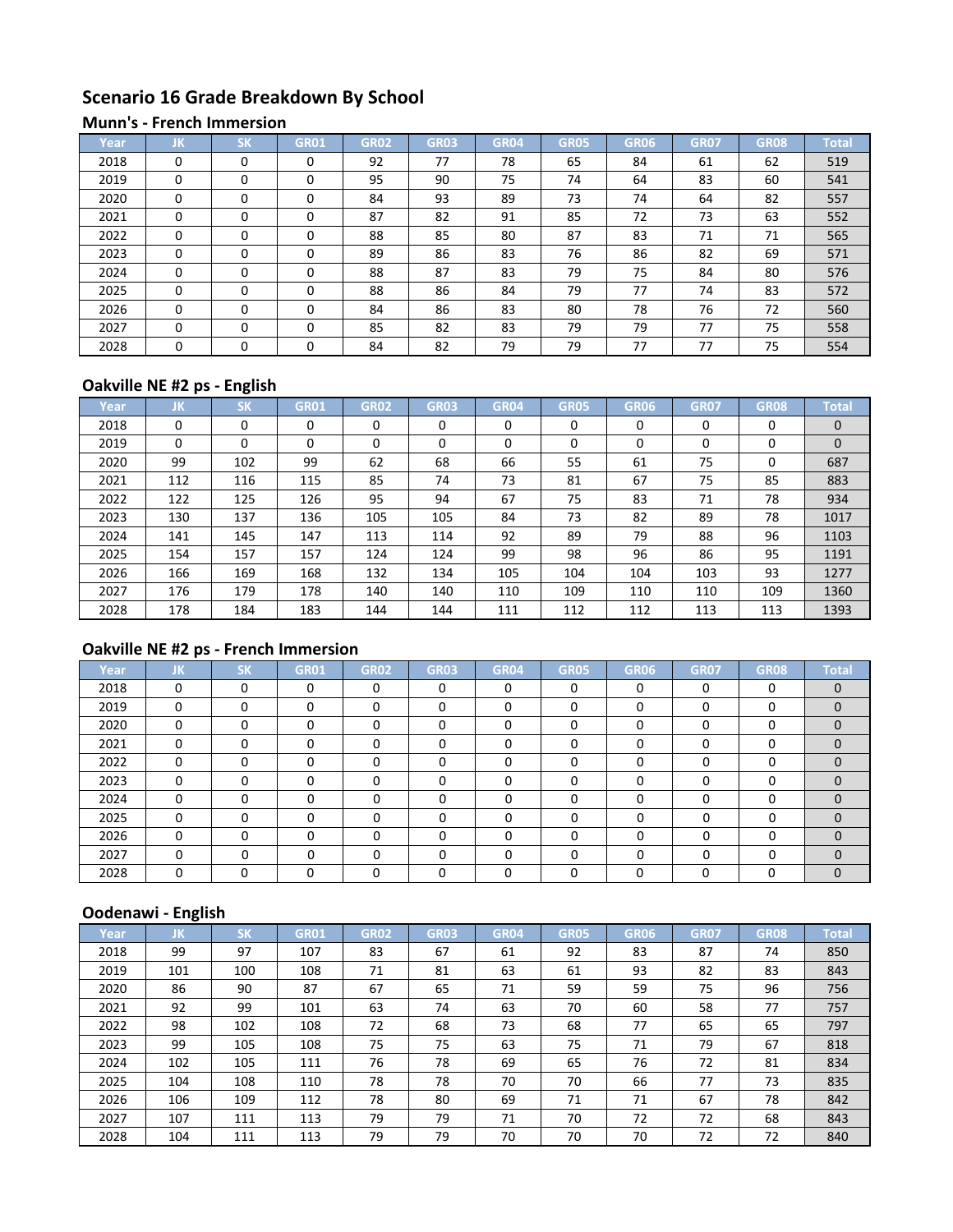#### **Oodenawi - French Immersion**

| Year | JK       | <b>SK</b> | <b>GR01</b> | <b>GR02</b> | <b>GR03</b> | <b>GR04</b> | <b>GR05</b> | GR06 | <b>GR07</b> | <b>GR08</b> | <b>Total</b> |
|------|----------|-----------|-------------|-------------|-------------|-------------|-------------|------|-------------|-------------|--------------|
| 2018 | 0        | $\Omega$  |             | 60          | 46          | 48          | 44          | 37   | 29          | 31          | 295          |
| 2019 | $\Omega$ | $\Omega$  |             | 48          | 54          | 46          | 45          | 44   | 36          | 30          | 303          |
| 2020 | $\Omega$ | $\Omega$  |             | 42          | 31          | 29          | 32          | 25   | 45          | 39          | 243          |
| 2021 | $\Omega$ | $\Omega$  |             | 37          | 39          | 30          | 23          | 29   | 11          | 43          | 211          |
| 2022 | 0        | $\Omega$  |             | 40          | 34          | 36          | 28          | 23   | 21          | 15          | 198          |
| 2023 | $\Omega$ | $\Omega$  | 0           | 40          | 37          | 31          | 35          | 27   | 22          | 24          | 216          |
| 2024 | $\Omega$ | $\Omega$  | 0           | 38          | 36          | 33          | 30          | 33   | 26          | 21          | 218          |
| 2025 | 0        | $\Omega$  | $\Omega$    | 39          | 35          | 33          | 32          | 28   | 31          | 25          | 222          |
| 2026 | 0        | $\Omega$  | 0           | 37          | 35          | 31          | 31          | 30   | 27          | 30          | 221          |
| 2027 | $\Omega$ | $\Omega$  | $\Omega$    | 37          | 33          | 31          | 30          | 29   | 29          | 26          | 215          |
| 2028 | $\Omega$ | $\Omega$  |             | 37          | 33          | 30          | 30          | 28   | 28          | 27          | 212          |

## **Post's Corners - English**

| Year | IJΚ. | <b>SK</b> | <b>GR01</b> | GR <sub>02</sub> | <b>GR03</b> | GR04 | <b>GR05</b> | GR06 | <b>GR07</b> | <b>GR08</b> | <b>Total</b> |
|------|------|-----------|-------------|------------------|-------------|------|-------------|------|-------------|-------------|--------------|
| 2018 | 71   | 78        | 77          | 48               | 56          | 56   | 62          | 70   | 71          | 61          | 650          |
| 2019 | 75   | 78        | 78          | 60               | 49          | 59   | 56          | 66   | 77          | 70          | 669          |
| 2020 | 76   | 84        | 80          | 62               | 63          | 52   | 59          | 57   | 72          | 72          | 677          |
| 2021 | 78   | 85        | 85          | 64               | 65          | 66   | 53          | 61   | 63          | 67          | 687          |
| 2022 | 79   | 87        | 87          | 68               | 66          | 67   | 66          | 55   | 67          | 58          | 699          |
| 2023 | 76   | 88        | 87          | 68               | 69          | 68   | 67          | 68   | 60          | 61          | 712          |
| 2024 | 78   | 85        | 88          | 70               | 71          | 72   | 68          | 69   | 73          | 55          | 727          |
| 2025 | 79   | 86        | 86          | 71               | 72          | 72   | 72          | 70   | 74          | 68          | 748          |
| 2026 | 80   | 88        | 87          | 69               | 73          | 73   | 73          | 74   | 75          | 69          | 761          |
| 2027 | 82   | 89        | 89          | 70               | 71          | 74   | 74          | 75   | 80          | 71          | 775          |
| 2028 | 81   | 91        | 91          | 72               | 73          | 72   | 75          | 76   | 81          | 75          | 786          |

## **River Oaks - English**

| Year | JΚ. | <b>SK</b> | <b>GR01</b> | <b>GR02</b> | <b>GR03</b> | <b>GR04</b> | <b>GR05</b> | GR06 | <b>GR07</b> | <b>GR08</b> | <b>Total</b> |
|------|-----|-----------|-------------|-------------|-------------|-------------|-------------|------|-------------|-------------|--------------|
| 2018 | 86  | 85        | 85          | 65          | 65          | 70          | 87          | 88   | 89          | 95          | 815          |
| 2019 | 85  | 89        | 79          | 50          | 64          | 64          | 65          | 86   | 89          | 86          | 753          |
| 2020 | 53  | 55        | 54          | 31          | 33          | 41          | 44          | 40   | 65          | 106         | 522          |
| 2021 | 52  | 55        | 53          | 34          | 31          | 31          | 37          | 44   | 42          | 63          | 442          |
| 2022 | 55  | 58        | 56          | 36          | 37          | 33          | 33          | 40   | 47          | 41          | 434          |
| 2023 | 55  | 60        | 58          | 38          | 38          | 37          | 33          | 34   | 43          | 47          | 443          |
| 2024 | 60  | 62        | 63          | 42          | 43          | 39          | 39          | 36   | 39          | 44          | 467          |
| 2025 | 66  | 68        | 66          | 47          | 47          | 43          | 41          | 42   | 42          | 41          | 502          |
| 2026 | 72  | 75        | 72          | 50          | 52          | 46          | 45          | 45   | 48          | 43          | 548          |
| 2027 | 77  | 79        | 76          | 54          | 54          | 48          | 46          | 47   | 49          | 48          | 579          |
| 2028 | 79  | 84        | 81          | 57          | 57          | 48          | 49          | 49   | 52          | 50          | 606          |

## **Sunningdale - French Immersion**

| Year | JΚ       | <b>SK</b> | <b>GR01</b> | <b>GR02</b> | <b>GR03</b> | <b>GR04</b> | <b>GR05</b> | GR06 | <b>GR07</b> | <b>GR08</b> | <b>Total</b> |
|------|----------|-----------|-------------|-------------|-------------|-------------|-------------|------|-------------|-------------|--------------|
| 2018 | $\Omega$ | $\Omega$  | $\Omega$    | 71          | 81          | 80          | 81          | 72   | 57          | 71          | 513          |
| 2019 | 0        | 0         | 0           | 70          | 70          | 79          | 78          | 79   | 71          | 56          | 503          |
| 2020 | $\Omega$ | 0         | 0           | 90          | 93          | 94          | 91          | 100  | 77          | 69          | 614          |
| 2021 | $\Omega$ | $\Omega$  | $\Omega$    | 101         | 89          | 91          | 99          | 92   | 112         | 78          | 661          |
| 2022 | $\Omega$ | $\Omega$  | 0           | 102         | 99          | 87          | 90          | 97   | 98          | 106         | 679          |
| 2023 | $\Omega$ | $\Omega$  |             | 107         | 101         | 96          | 86          | 90   | 95          | 94          | 668          |
| 2024 | $\Omega$ | $\Omega$  |             | 109         | 106         | 97          | 95          | 86   | 89          | 95          | 678          |
| 2025 | $\Omega$ | $\Omega$  | $\Omega$    | 112         | 109         | 102         | 97          | 95   | 86          | 89          | 690          |
| 2026 | $\Omega$ | $\Omega$  | $\Omega$    | 110         | 112         | 104         | 102         | 97   | 95          | 86          | 705          |
| 2027 | $\Omega$ | $\Omega$  | 0           | 113         | 110         | 105         | 103         | 101  | 96          | 95          | 723          |
| 2028 | 0        | 0         |             | 115         | 112         | 102         | 104         | 102  | 101         | 95          | 731          |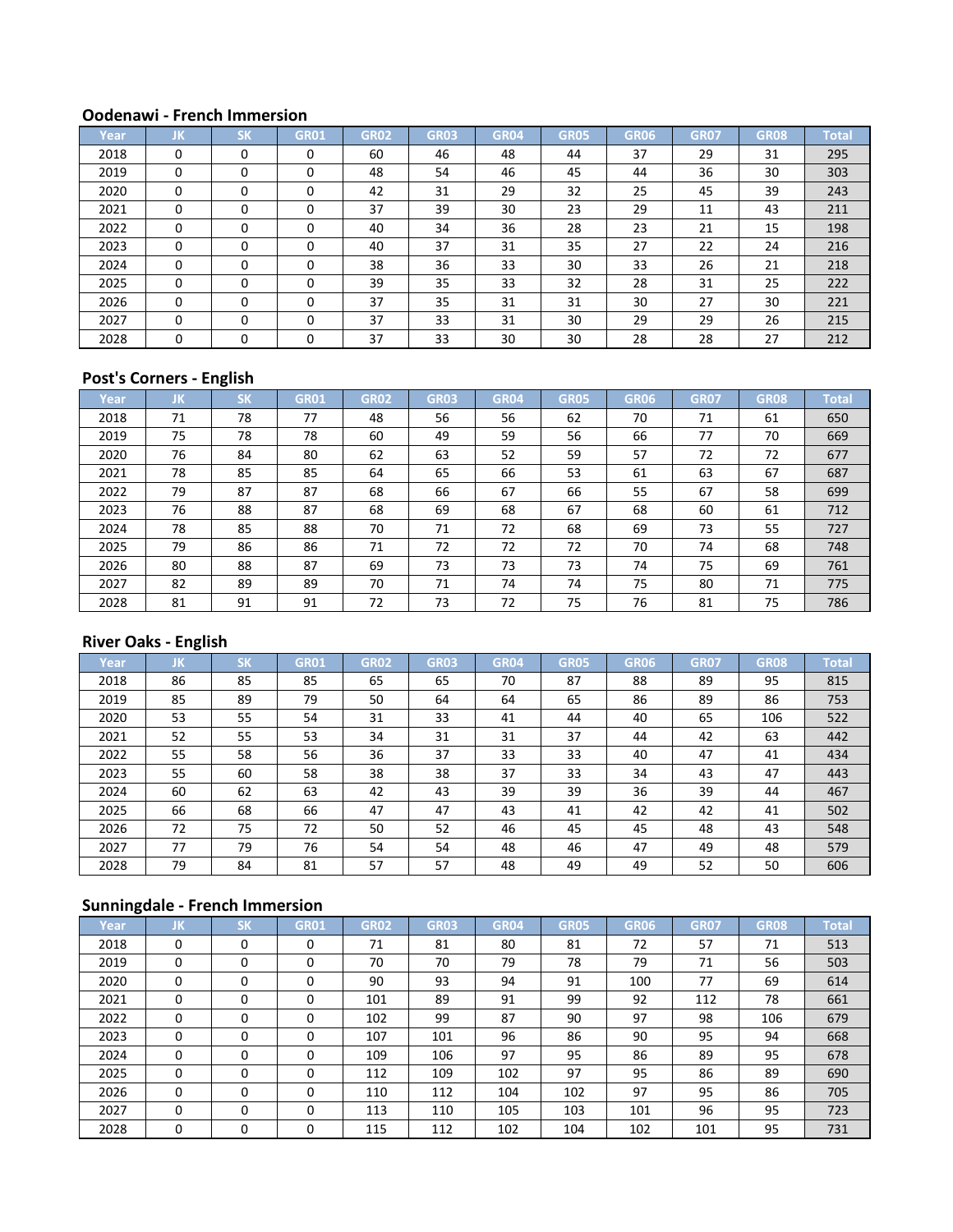# **Scenario 17 Grade Breakdown By School**

#### **Munn's - French Immersion**

| Year | JK       | <b>SK</b> | GR01     | <b>GR02</b> | <b>GR03</b> | <b>GR04</b> | <b>GR05</b> | <b>GR06</b> | <b>GR07</b> | <b>GR08</b> | <b>Total</b> |
|------|----------|-----------|----------|-------------|-------------|-------------|-------------|-------------|-------------|-------------|--------------|
| 2018 | $\Omega$ | $\Omega$  | 0        | 92          | 77          | 78          | 65          | 84          | 61          | 62          | 519          |
| 2019 | $\Omega$ | $\Omega$  | 0        | 95          | 90          | 75          | 74          | 64          | 83          | 60          | 541          |
| 2020 | $\Omega$ | $\Omega$  | 0        | 74          | 85          | 79          | 69          | 70          | 60          | 82          | 518          |
| 2021 | $\Omega$ | $\Omega$  | 0        | 79          | 72          | 83          | 75          | 68          | 69          | 59          | 503          |
| 2022 | $\Omega$ | $\Omega$  | 0        | 79          | 76          | 70          | 79          | 73          | 66          | 67          | 511          |
| 2023 | $\Omega$ | $\Omega$  | 0        | 80          | 77          | 75          | 67          | 77          | 72          | 65          | 512          |
| 2024 | $\Omega$ | $\Omega$  | 0        | 78          | 77          | 75          | 71          | 65          | 76          | 71          | 513          |
| 2025 | $\Omega$ | $\Omega$  | $\Omega$ | 78          | 76          | 76          | 71          | 69          | 64          | 74          | 509          |
| 2026 | $\Omega$ | $\Omega$  | $\Omega$ | 75          | 76          | 74          | 72          | 70          | 68          | 63          | 497          |
| 2027 | $\Omega$ | $\Omega$  | 0        | 75          | 72          | 74          | 70          | 70          | 68          | 67          | 497          |
| 2028 | $\Omega$ | $\Omega$  | 0        | 75          | 72          | 71          | 70          | 69          | 69          | 67          | 493          |

## **Oakville NE #2 ps - English**

| Year | IJΚ.     | <b>SK</b> | <b>GR01</b> | <b>GR02</b> | <b>GR03</b> | GR04     | <b>GR05</b> | GR06 | <b>GR07</b> | <b>GR08</b> | Total        |
|------|----------|-----------|-------------|-------------|-------------|----------|-------------|------|-------------|-------------|--------------|
| 2018 | $\Omega$ | 0         | 0           | 0           | $\Omega$    | $\Omega$ | $\Omega$    | 0    | 0           | 0           | $\Omega$     |
| 2019 | 0        | 0         | 0           | 0           | 0           | 0        | 0           | 0    | 0           | 0           | $\mathbf{0}$ |
| 2020 | 70       | 72        | 70          | 47          | 47          | 46       | 38          | 45   | 47          | 0           | 482          |
| 2021 | 84       | 86        | 84          | 62          | 59          | 48       | 55          | 46   | 53          | 55          | 632          |
| 2022 | 95       | 97        | 94          | 70          | 70          | 52       | 52          | 60   | 52          | 59          | 700          |
| 2023 | 104      | 108       | 106         | 80          | 80          | 61       | 58          | 58   | 66          | 59          | 781          |
| 2024 | 116      | 117       | 117         | 90          | 90          | 67       | 66          | 64   | 65          | 72          | 864          |
| 2025 | 128      | 130       | 128         | 101         | 101         | 75       | 73          | 73   | 71          | 72          | 952          |
| 2026 | 140      | 142       | 140         | 109         | 110         | 81       | 80          | 80   | 80          | 78          | 1039         |
| 2027 | 150      | 152       | 150         | 118         | 118         | 87       | 85          | 85   | 85          | 85          | 1115         |
| 2028 | 153      | 157       | 155         | 122         | 122         | 88       | 88          | 88   | 88          | 88          | 1151         |

## **Oakville NE #2 ps - French Immersion**

| Year | JK       | <b>SK</b> | <b>GR01</b> | GR02 | <b>GR03</b> | <b>GR04</b> | <b>GR05</b> | GR06 | <b>GR07</b> | <b>GR08</b> | <b>Total</b> |
|------|----------|-----------|-------------|------|-------------|-------------|-------------|------|-------------|-------------|--------------|
| 2018 | $\Omega$ | $\Omega$  | $\Omega$    | 0    | 0           | $\Omega$    | $\Omega$    | 0    | $\Omega$    | $\Omega$    | $\mathbf{0}$ |
| 2019 | 0        | 0         | 0           | 0    | 0           | $\Omega$    | 0           | 0    | 0           | 0           | $\Omega$     |
| 2020 | 0        | $\Omega$  | $\Omega$    | 62   | 53          | 59          | 45          | 41   | $\Omega$    | $\Omega$    | 259          |
| 2021 | $\Omega$ | 0         | O           | 65   | 59          | 51          | 58          | 45   | 41          | 0           | 319          |
| 2022 | $\Omega$ | 0         | O           | 70   | 62          | 55          | 50          | 57   | 44          | 37          | 374          |
| 2023 | $\Omega$ | $\Omega$  | 0           | 71   | 66          | 57          | 54          | 49   | 56          | 44          | 396          |
| 2024 | $\Omega$ | $\Omega$  | $\Omega$    | 71   | 67          | 60          | 55          | 53   | 48          | 55          | 410          |
| 2025 | $\Omega$ | $\Omega$  | $\Omega$    | 73   | 68          | 60          | 59          | 55   | 53          | 48          | 415          |
| 2026 | $\Omega$ | 0         | $\Omega$    | 72   | 70          | 60          | 59          | 58   | 54          | 52          | 424          |
| 2027 | $\Omega$ | $\Omega$  | 0           | 74   | 69          | 61          | 59          | 58   | 56          | 53          | 429          |
| 2028 | $\Omega$ | 0         | $\Omega$    | 75   | 69          | 59          | 59          | 57   | 56          | 55          | 429          |

## **Oodenawi - English**

| Year | IJΚ | <b>SK</b> | <b>GR01</b> | <b>GR02</b> | <b>GR03</b> | <b>GR04</b> | <b>GR05</b> | GR06 | <b>GR07</b> | <b>GR08</b> | <b>Total</b> |
|------|-----|-----------|-------------|-------------|-------------|-------------|-------------|------|-------------|-------------|--------------|
| 2018 | 99  | 97        | 107         | 83          | 67          | 61          | 92          | 83   | 87          | 74          | 850          |
| 2019 | 101 | 100       | 108         | 71          | 81          | 63          | 61          | 93   | 82          | 83          | 843          |
| 2020 | 115 | 120       | 116         | 87          | 92          | 91          | 75          | 75   | 102         | 96          | 968          |
| 2021 | 118 | 128       | 132         | 89          | 94          | 93          | 96          | 80   | 80          | 106         | 1017         |
| 2022 | 125 | 130       | 138         | 100         | 95          | 93          | 97          | 99   | 84          | 83          | 1043         |
| 2023 | 124 | 133       | 137         | 103         | 103         | 90          | 95          | 99   | 101         | 86          | 1070         |
| 2024 | 127 | 132       | 139         | 103         | 106         | 97          | 91          | 96   | 100         | 103         | 1093         |
| 2025 | 129 | 134       | 137         | 105         | 105         | 98          | 98          | 93   | 98          | 102         | 1099         |
| 2026 | 131 | 136       | 139         | 103         | 106         | 96          | 99          | 99   | 94          | 99          | 1103         |
| 2027 | 133 | 137       | 141         | 105         | 105         | 97          | 97          | 100  | 100         | 95          | 1109         |
| 2028 | 128 | 137       | 141         | 105         | 105         | 94          | 97          | 97   | 100         | 100         | 1102         |